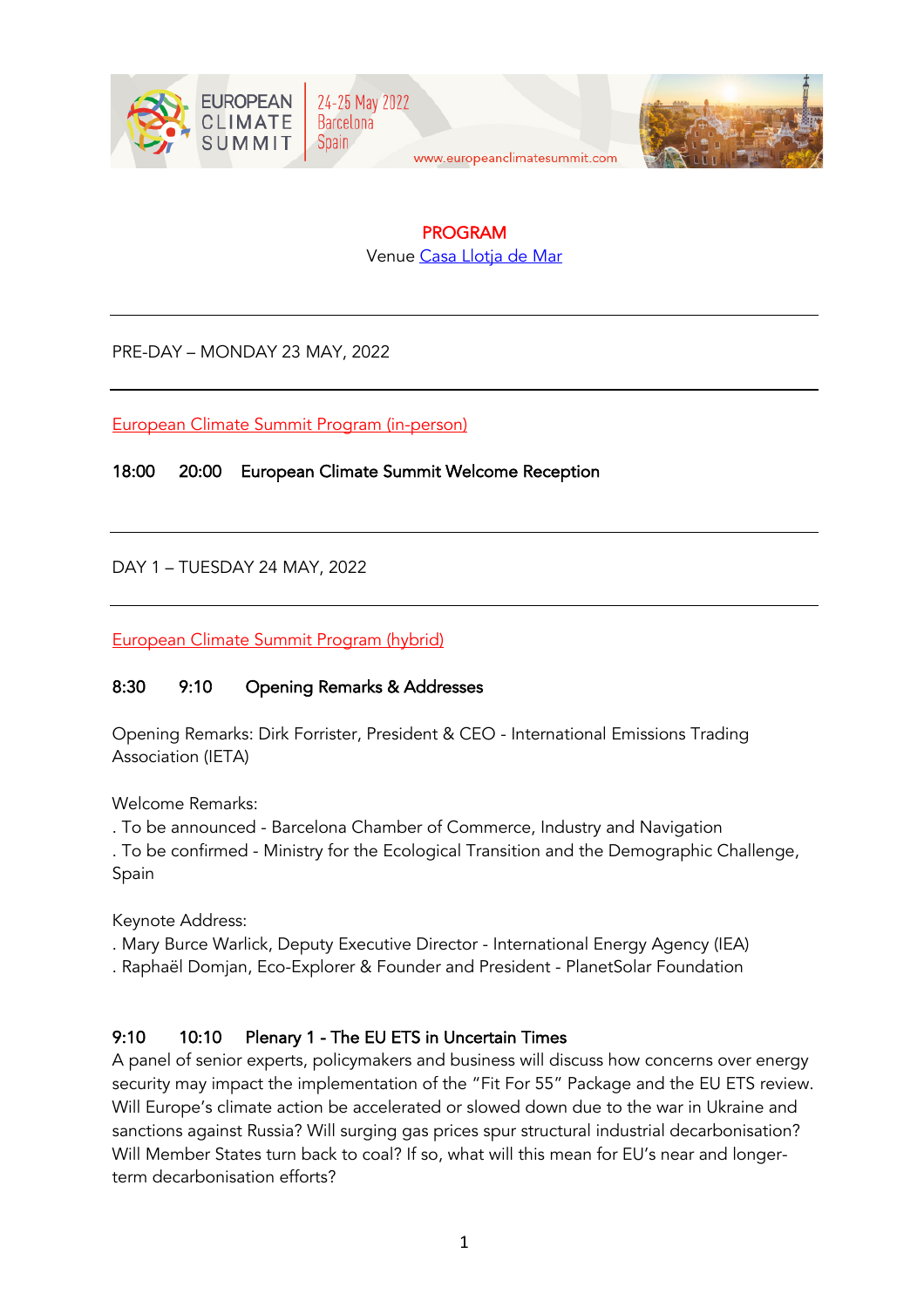Moderator: Jos Delbeke, European Investment Bank Chair on Climate Change Policy and International Carbon Markets - European University Institute (EUI)

#### Speakers:

. Peter Liese, Member and Coordinator in the Committee on the Environment, Public Health and Food Safety - European Parliament

. Mette Quinn, Deputy Director, Carbon Markets and Clean Mobility, DG CLIMA - European Commission

. To be confirmed - Ministry for the Ecological Transition and the Demographic Challenge, Spain

. To be announced - Ministry of Climate and Environment, Poland

. Kavita Ahluwalia, Vice-President & Head of Global Positioning - Uniper

. Enric Arderiu, Global Head of Environmental Products - Mercuria Energy Trading

#### *10:00 10:30 Coffee Break*

# 10:30 11:30 Deep Dive 1 - Analysts Roundtable on the EU ETS: Is the MSR Review Proposal Fit for Purpose?

This Roundtable will discuss the review of the Market Stability Reserve (MSR). While the revision proposal foresees maintaining an increased intake rate of 24% by 2030, it does not lower the withdrawal thresholds. Is the MSR proposal too lenient to ensure market stability or too ambitious given the unprecedented energy crisis? Is it compatible with the proposed changes to Article 29a, which enables a swifter response to steep EUA price increases?

Moderator: Ben Garside, Co-Founder & Director - Carbon Pulse

Framing Remarks: Anne Bolle, Vice President EU Affairs - Statkraft

Speakers:

- . Guy Turner, Founder & CEO Trove Research
- . Ingo Ramming, Head of Carbon Markets BBVA
- . Hæge Fjellheim, Head of Carbon Research Refinitiv
- . Bernadett Papp, Head of Research & Analysis Vertis Environmental Finance

. Florian Rothenberg, Head Analyst, EU Power & Carbon Markets - ICIS

### 10:30 11:30 Deep Dive 2 - Article 6 and the VCM: Working Hand-in-hand to Scale and Accelerate Climate Action

Article 6 decisions made at COP26 do not directly regulate the VCM, but they are conducive to increased convergence of compliance and voluntary markets. The trade of carbon credits may well continue to thrive outside the Paris Agreement framework, while some of it may align with Article 6 requirements. Private sector carbon finance has a critical role to play to scale global climate action: our collective vision should be to incentivize ambitious corporate leadership. This event will discuss the key issues and modalities that will shape the VCM and determine how impactful it can be in supplementing government action.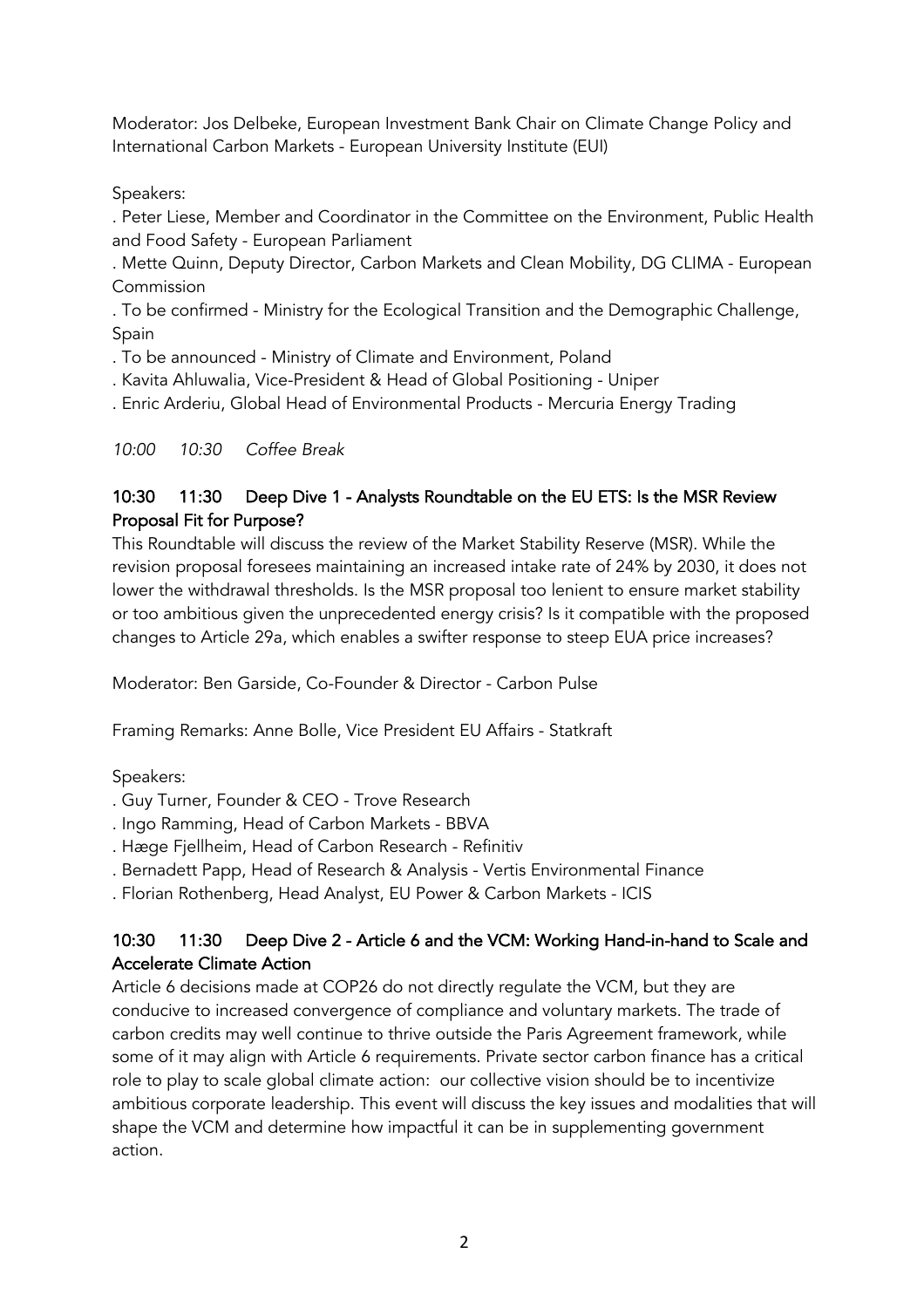Moderator: Andrea Abrahams, Managing Director - International Carbon Reduction & Offset Alliance (ICROA)

Speakers:

- . Mark Kenber, Board Member ICVCM & VCMI
- . Jonathan Shopley, Managing Director Climate Impact Partners
- . Jeff Swartz, Vice-President of Climate Strategy & Sustainability BP
- . Aymeric de Condé, Director of Carbon & Renewables Trading Strive by Vertis
- . Giulia Carbone, Director Natural Climate Solutions Alliance WBCSD

*11:30 11:45 Short Break*

# 11:45 12:45 Deep Dive 3 - The EU's Carbon Border Adjustment Mechanism: Silver Bullet or Pandora's Box?

The EU's Carbon Border Adjustment Mechanism aims to protect EU manufacturers against carbon leakage and to incentivise EU trading partners to introduce effective carbon pricing policies. This Deep Dive session will discuss whether these goals can be achieved without a solution for export-oriented EU industries and within the current geopolitical context.

Moderator: Julia Michalak, Senior Advisor, EU Climate Policy - International Emissions Trading Association (IETA)

Speakers:

. Susanne Dröge, Senior Fellow - German Institute for International and Security Affairs (SWP)

- . Peter Botschek, Director European Chemical Industry Council (Cefic)
- . Sunniva Ihle, VP Corporate Affairs Yara International
- . Daniele Agostini, Head of Energy and Climate Policies Enel
- . Sam Van den plas, Policy Director Carbon Market Watch

# 11:45 12:45 Deep Dive 4 - Digital Assets Roundtable: What is Required to Scale Digital Climate Markets with Integrity

The market for digital currencies has experienced buoyant growth recently with numerous new entrants developing digital assets backed by millions of tons of carbon credits. This session will explore the future of digital climate markets and the potential need for regulation globally, including the EU proposal for Markets in Crypto-Assets (MiCA).

Moderator: Brett Orlando, Founder & Director - Net Zero Capital Advisory

# Speakers:

- . Margaret Kim, CEO The Gold Standard Foundation
- . Julian Sommer, Co-Founder & Chairman Toucan
- . Victor Wong, Co-Founder & Chief Product Officer BlockApps
- . Dana Gibber, CEO Flow Carbon
- . Neil Cohn, Global Head of Markets and Sustainability Chia Network
- . Slobodan Sudaric, European Head of Climate Initiatives for Celo cLabs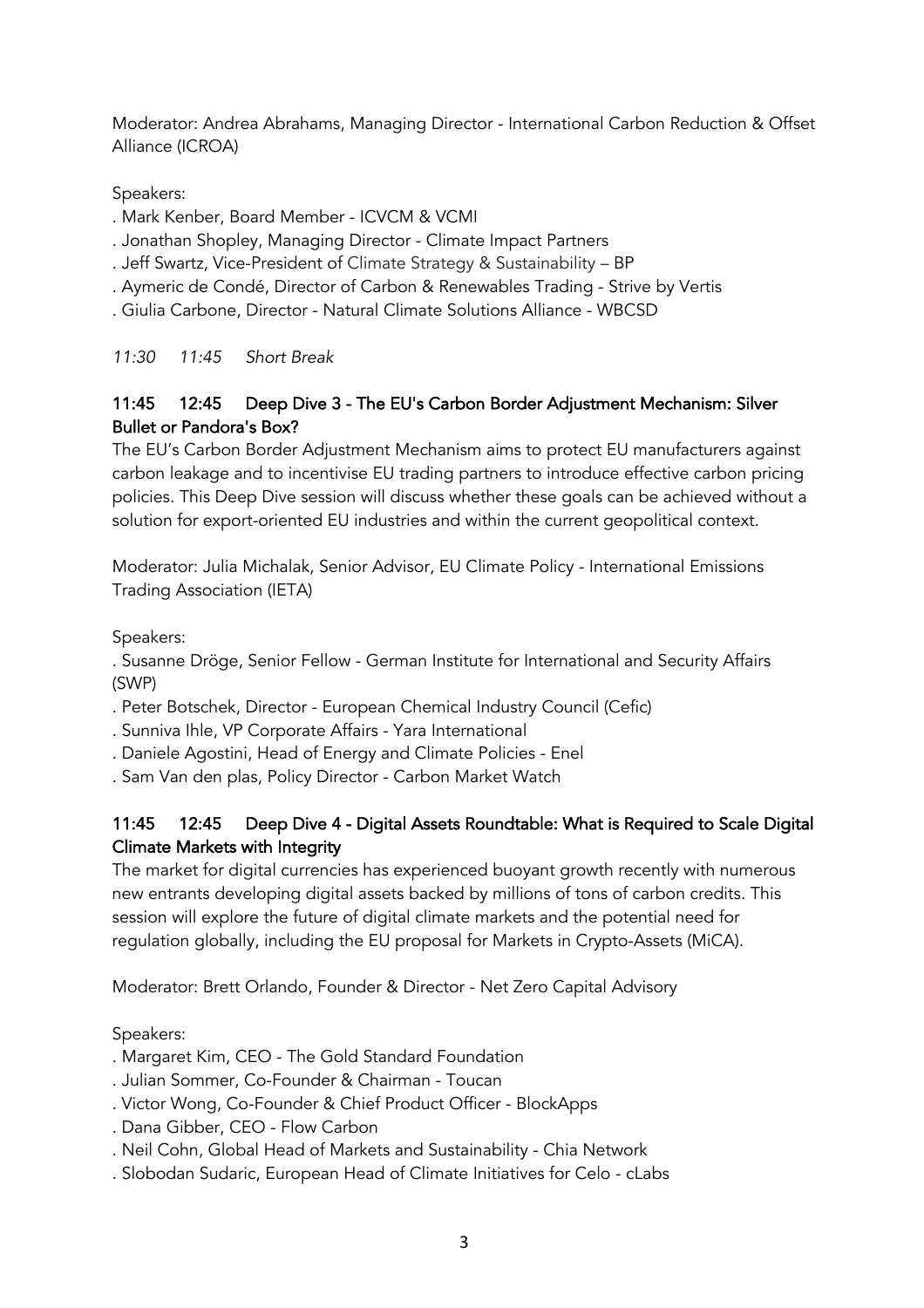*12:45 13:00 Short Break*

#### 13:00 13:30 In Conversation with Stefanie Hiesinger, European Commission

Interviewer: Dirk Forrister, President & CEO - International Emissions Trading Association (IETA)

Interviewee: Stefanie Hiesinger, Member of Cabinet of the Executive Vice-President for the European Green Deal, Frans Timmermans - European Commission

*13:30 14:30 Networking Lunch*

#### 13:45 14:15 Historical Guided Tour of Casa Llotja de Mar

Innovate4Climate Program (hybrid – co-located with ECS):

# 14:00 15:00 Plenary - Examining the Interplay Between Climate and Development *(Organisd by World Bank Group - Fully virtual)*

The opening plenary of I4C brings together high-level speakers from government and the World Bank Group to explore how to successfully integrate climate and development objectives to shape a green and resilient future that leaves no-one behind. It will showcase examples of high-impact solutions being implemented by governments to transform their economies.

Host & Moderator: Anita Anand, Radio and Television Presenter

Welcome Address: Axel van Trotsenburg, Managing Director of Operations - World Bank

Speakers:

. H.E. Teresa Ribera, Third Vice-President of the Government and Minister for Ecological Transition and Demographic Challenge - Government of Spain

. H.E. Patrick Graichen, State Secretary at the Federal Ministry for Economic Affairs and Climate Action – Federal Government of Germany

. H.E. Rania Al-Mashat, Minister of International Cooperation - Arab Republic of Egypt

Addresses: Young Climate Innovators Voices

#### 15:10 16:00 Workshop - State and Trends of Carbon Pricing 2022 *(Organised by World Bank Group - Hybrid)*

This session will launch the World Bank's 2022 State and Trends of Carbon Pricing Report, presenting major developments in carbon pricing over the past year and provide an up-todate overview of existing and emerging carbon pricing instruments around the world, including international, national and subnational initiatives, as well as the trends identified. Following a presentation of the report's key messages, discussants will be given the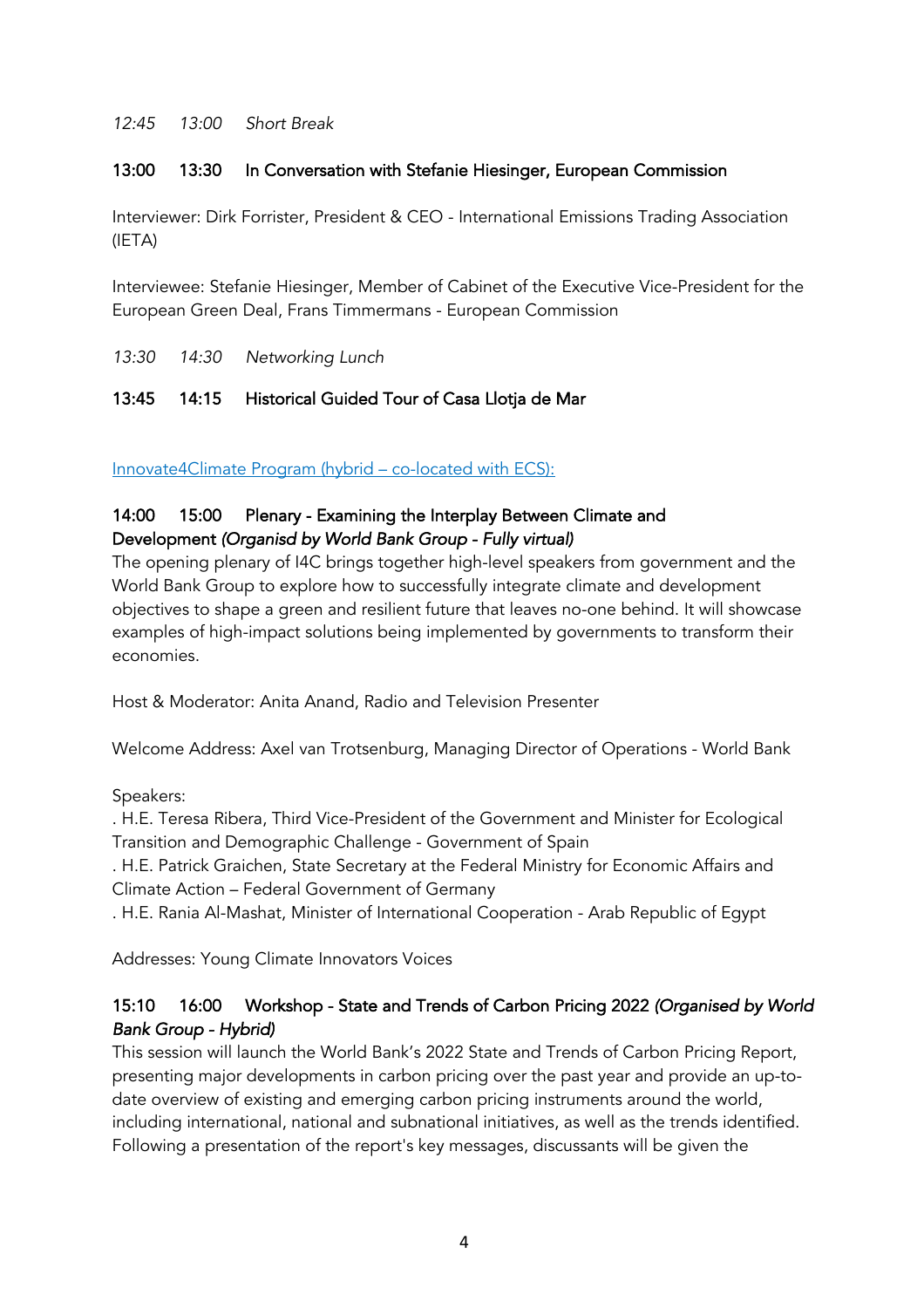opportunity to provide a short initial intervention reflecting on the main themes of the report. Following this, there will be a short Q&A with the audience.

Moderator: Katie Sullivan, Managing Director - International Emissions Trading Association (IETA)

Welcome Remarks: Wendy Hughes, Practice Manager, Carbon Markets and Innovation - The World Bank

Technical Presentation: Joseph Pryor, Senior Climate Change Specialist, Carbon Markets and Innovation - The World Bank

#### Discussants:

. Sharlin Hemraj, Director, Environmental and Fuel Taxes, Economic Tax Analysis Unit - National Treasury, South Africa

. Andrei Marcu, Executive Director - European Roundtable on Climate Change and Sustainable Transition (ERCST)

. Malin Ahlberg, Deputy Head, International financing of the transformation, international market mechanisms - Federal Ministry for Economic Affairs and Climate Action, Germany

*15:45 16:15 Coffee Break*

#### 16:10 17:00 Workshop - Building Blocks of Integrity in the Voluntary Carbon Market: How to Support Corporate Net Zero Strategies with High-Quality Carbon Credits *(Organised by ICROA - Hybrid)*

The workshop will discuss and shed light on best practices in carbon offsetting for companies with net-zero strategies. We will identify common challenges and present solutions and case studies that can both foster the voluntary carbon market's integrity and encourage companies to scale their climate action.

Moderator: Sandeep Roy Choudhury, Founder and Director - VNV Advisory

Speakers:

. Margaret Kim, CEO - Gold Standard

. Emma Watson, Net-zero Senior Manager - Science Based Targets Initiative (SBTi)

. Pascal Siegwart, VP Carbon Markets and Economy - TotalEnergies

. Jeremy Manion, Director of Forestry Carbon Markets, Arbor Day Carbon & Vice-Chair, ICROA

# 17:10 18:00 Workshop - The Climate Warehouse: A Meta-Data Infrastructure to Support Transparency and Integrity of Climate Markets *(Organised by IETA & World Bank Group - Hybrid)*

The World Bank prototyped the Climate Warehouse which can serve a public good metadata infrastructure built on blockchain technology to facilitate the transparent sharing and reporting of climate project information and their issuances. This workshop will present the lessons learned from Simulation II, provide updates on Simulation III, and outcome of the 6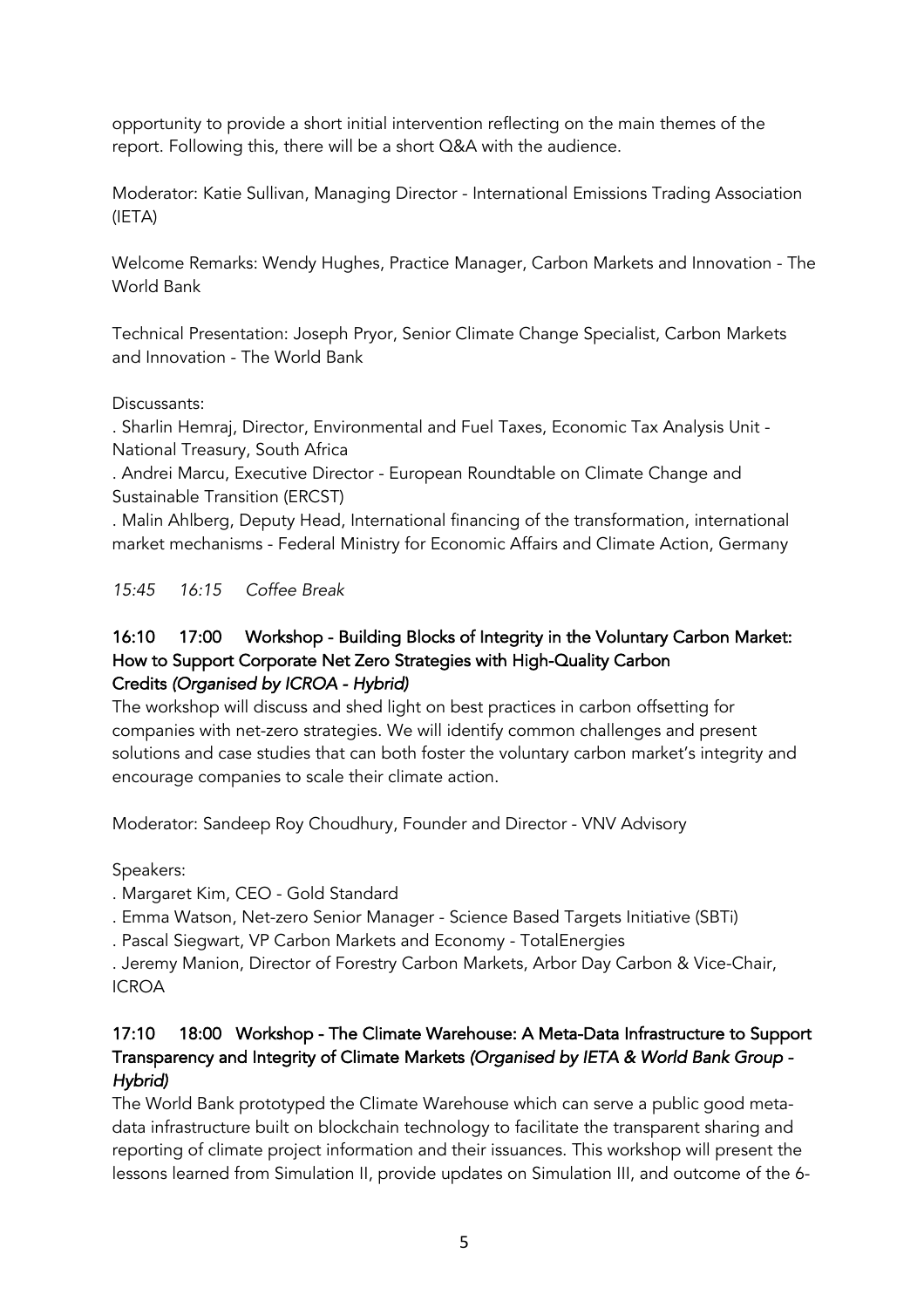month consultation convened by IETA, World Bank, and the Government of Singapore to define the governance and financing model of the operational Climate Warehouse with a group of over 70 countries and entities.

Moderator: Simon Henry, Director of Carbon Market Development - International Emissions Trading Association (IETA)

Opening Remarks:

. Bernice Van Bronkhorst, Global Director, Climate Change, Sustainable Development Practice Group - World Bank

. Benedict Chia, Director - National Climate Change Secretariat, Singapore

#### Presenters:

. Gemma Torras Vives, IT Officer, Carbon Markets and Innovation, Climate Change Group - World Bank Group

. Ieva Steponaviciute, Research Analyst - International Emissions Trading Association (IETA)

Discussants:

- . Lauren Nichols, Managing Director American Carbon Registry (ACR)
- . Sana Lingorsky, Lead Program Officer, CDM Registry and Data Analytics UNFCCC

### DAY 2 – WEDNESDAY 25 MAY, 2022

#### European Climate Summit Program (hybrid)

### 9:00 10:15 Plenary 2 - Financial Institutions and Net Zero

We have seen dramatic shifts by the financial sector toward Paris-aligned finance, investment and product offerings. This has renewed financial sector advocacy and action linked to carbon pricing and markets. Higher prices are sparking growth in carbon trading by banks, hedge funds, commodity traders - while lending and investment portfolios are attempting to align with 2030 and 2050 net zero goals. We're seeing investors exploring new asset class opportunities in nature-based and technology removals - while banks and asset managers are looking at how to "green" financial products by using high-integrity offsets to compensate for emissions in their portfolios. Hear from practitioners about this growing and multi-dimensional interest in Paris-aligned finance and carbon markets, and how the different segments of the financial sector are engaging in this evolving space to deliver on net zero ambitions.

Moderator: Katie Sullivan, Managing Director - International Emissions Trading Association (IETA)

Keynote Address: Catherine McKenna, Chair or Mary Nichols, Member - UN Secretary General's High-Level Expert Group on NZ Commitments of Non-State Entities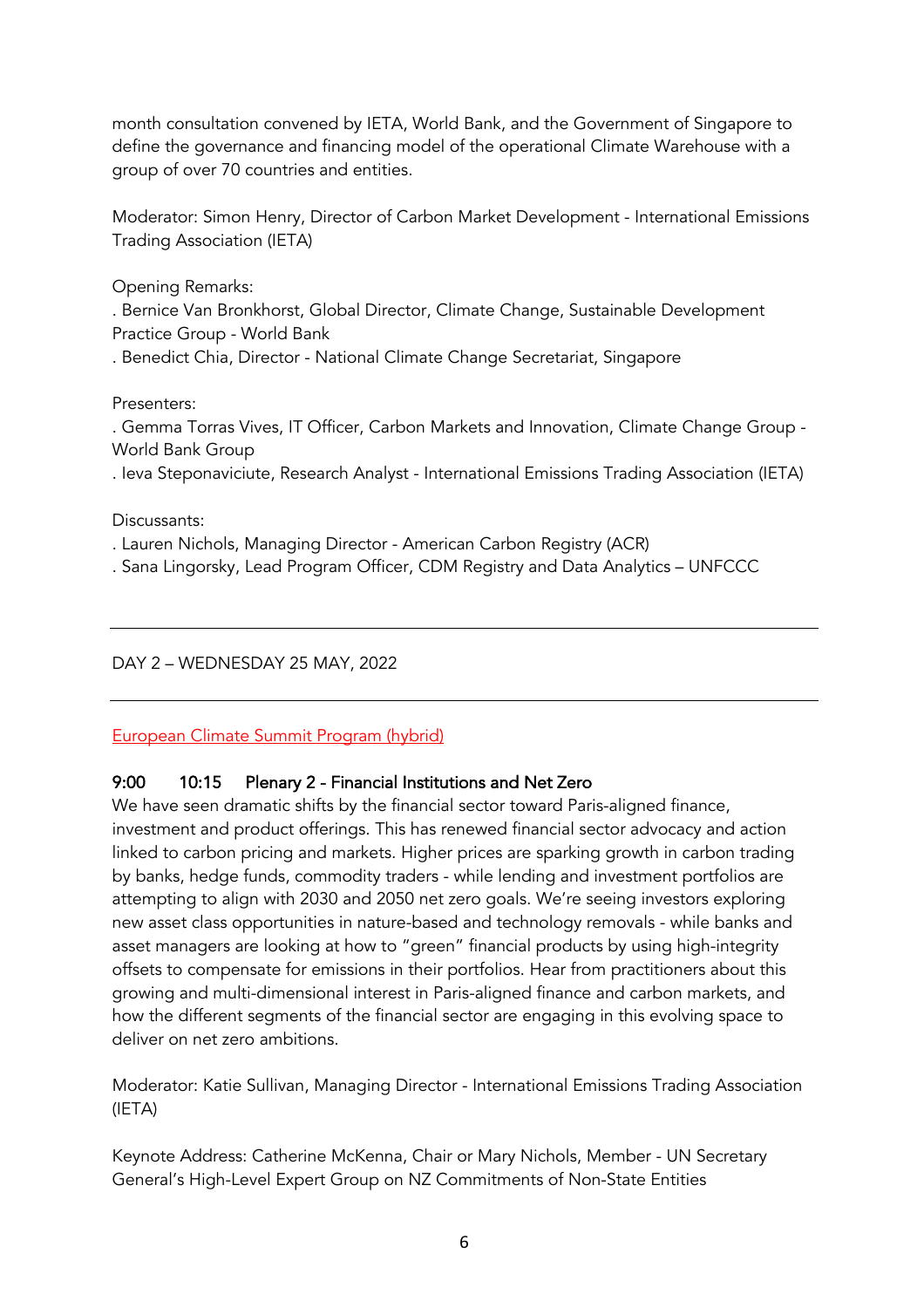### Speakers:

. Jan-Willem van de Ven, Head of Climate Finance and Carbon Markets - European Bank for Reconstruction and Development (EBRD)

. Karen Degouve, Directrice Finance Durable - Affaires Bancaires et Financières, Europe et International - French Banking Federation (FBF)

. Abyd Karmali OBE, Climate Finance Executive & Managing Director, ESG Advisory - Bank of America

. Hannah Hauman, Global Head of Carbon Trading - Trafigura

. Mark Lewis, Head of Climate Research - Andurand Capital Management

*10:15 10:45 Coffee Break*

### 10:45 11:45 Deep Dive 5 - Article 6 Rulebook and Readiness Post COP26

Parties reached a landmark agreement on Article 6 at COP26 in Glasgow and early adopters concluded their first transactions, but plenty of work remains to be done to fully operationalise international carbon markets under the Paris Agreement. In this session, key stakeholders from both the public and private sectors will review the current state-of-play, discuss outstanding issues, and reflect upon what is needed to fully harness potential of markets to abate emissions more efficiently and increase ambition.

Moderator: Paula Vanlaningham, Global Head of Carbon, Energy Transition - S&P Global Commodity Insights

Introductory Remarks: Perumal Arumugam, Team Lead, Article 6 & Mitigation Division - **UNFCCC** 

Speakers:

. Martin Hession, International Carbon Markets Policy and Negotiations, DG Climate Action

- European Union

. Thomas Forth, Federal Ministry for Economic Affairs and Climate Action, Germany

. Luca Lo Re, Climate Policy Analyst & OECD/IEA Climate Change Expert Group Lead - International Energy Agency (IEA)

### 10:45 11:45 Deep Dive 6 - Carbon Removals in the EU: Lessons Learned from other ETSs and the VCM

By the end of 2022 the European Commission will to present a legislative proposal for a carbon removals certification framework. The big question is whether the next step will be the inclusion of carbon removal units in the EU ETS. The panel will discuss options for interactions between ETSs and removals as well as lessons learned from regulatory frameworks for carbon removals in other regions and the VCM.

Moderator: Alexander Eden, Senior Advisor, Global Change Management - International Carbon Action Partnership (ICAP)

Speakers:

. Christian Holzleitner, Head of Unit - European Commission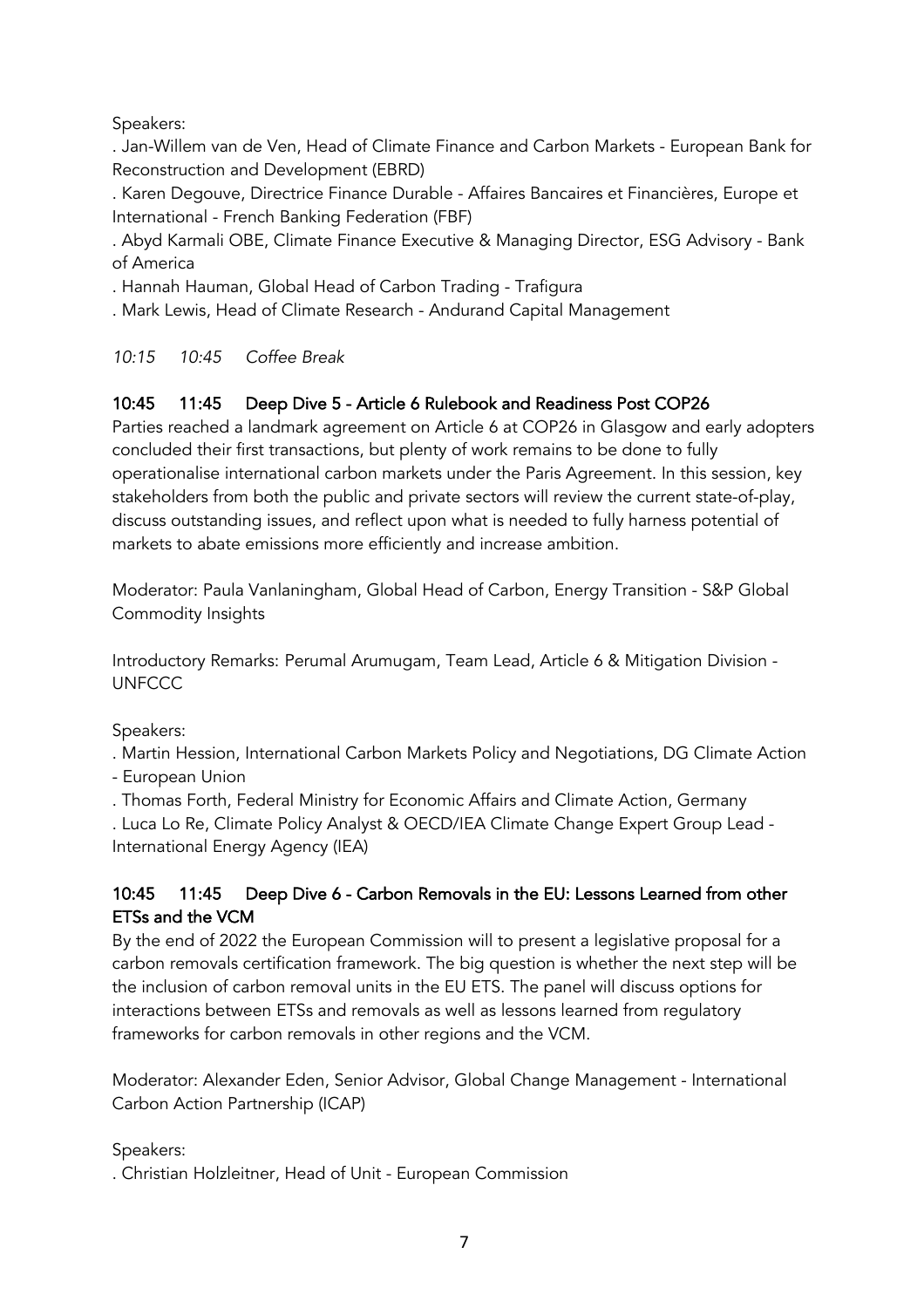. Leslie Durschinger, Founder & CEO - Terra Global

- . Paul Zakkour, Founding Director Carbon Counts
- . David Ungar, Managing Director Carbon Finance Lab
- . Sandeep Roy Choudhury, Co-Founder & Director VNV Advisory Services

### *11:45 12:00 Short Break*

### 12:00 13:00 Deep Dive 7 - Prospects for ETS 2: Unlocking the Political Resistance

The establishment of a second ETS for buildings and road transport is crucial to enable the EU to meet its 55% climate target by 2030. However, the proposal for 'ETS 2' has sparked controversy over its potential impact on the most vulnerable households and transport users. Join the panel to discuss the importance of the Social Climate Fund, the EU budget, and redistribution of auctioning revenues to alleviate concerns about the social costs of creating a parallel ETS.

Moderator: Ewa Krukowska, Senior Climate and Energy Reporter – Bloomberg

Speakers:

. Jytte Guteland, Shadow Rapporteur ETS Review - Member of the European Parliament

. Peter Zapfel, Senior Expert - ETS Own Resources, DG Budget - European Commission

. Esmé Brandon, Senior Advisor, European Government Affairs - BP

. Outi Haanperä, Project Director - SITRA

. Robert Jeszke, Head of Strategy, Analysis and Auction Unit & Centre for Climate and Energy Analyses - KOBIZE

#### 12:00 13:00 Deep Dive 8 - Carbon Credit Quality: What are we Talking About?

The task of evaluating carbon crediting programs, their methodologies and projects can be a daunting exercise. This space is inherently technical, and the emergence of new standards worldwide is adding complexity for end-users who may wonder what a high-quality carbon credit looks like. Several initiatives and individual organizations are working in this fastmoving space to provide answers. This session will provide an overview of some of these actors and the methodologies they built for their evaluations. It will also highlight the role of technological innovation in improving quality ratings and discuss how to enhance transparency, reduce confusion for end-users and build further confidence in carbon markets.

Moderator: Antoine Diemert, Director - International Carbon Reduction & Offset Alliance (ICROA)

Speakers:

- . Mark Kenber, Board Member VCMI & IC-VCM
- . Pedro Martins Barata, Senior Climate Director Environmental Defense Fund (EDF)
- . Sam Gill, Co-Founder & COO Sylvera
- . Natalia Gorina, Global Carbon Commercial Director Louis Dreyfus
- . Naomi Swickard, Head of Public Affairs South Pole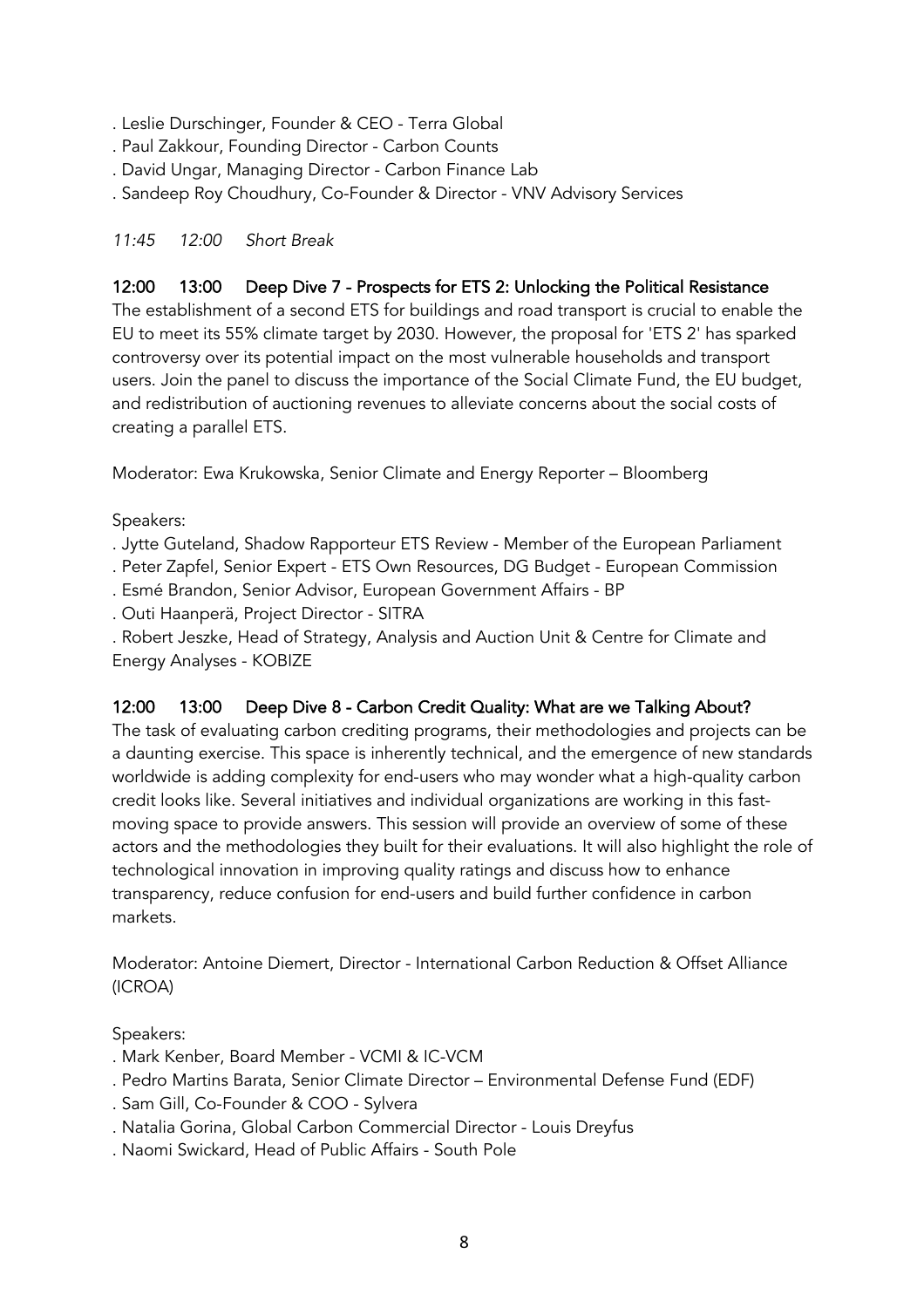|  | 13:00 13:10 Short Break             |
|--|-------------------------------------|
|  | 13:10 13:40 CEO Roundtable Dialogue |
|  | 13:40 13:45 Closing Remarks         |
|  | 13:45 14:45 Networking Lunch        |

# 14:00 14:30 Historical Guided Tour of Casa Llotja de Mar

Innovate4Climate Program (hybrid – co-located with ECS):

### 14:00 15:30 Plenary - Putting a Price on Carbon to Reach Net Zero *(Organised by World Bank Group – Fully virtual)*

This plenary will be held in collaboration with the Carbon Pricing Leadership Coalition (CPLC). Ministers, CEOs, and climate experts will come together to share their views on carbon pricing as a driver of decarbonization to reach net zero. Speakers will share their experiences of incentivizing action through carbon pricing and carbon markets.

Host: Anita Anand - Radio and Television Presenter

Opening Remarks: Bernice Van Bronkhorst, Global Director, Climate Change Group - World Bank

Keynote & Framing Speech: Emmanuel Nyirinkindi, Vice President, Cross Cutting Solutions - International Finance Corporation (IFC)

Leadership Voices 1 - Carbon Pricing supporting net zero targets:

. H.E. Penelope Beckles, Minister, Minister of Planning and Development - Government of the Republic of Trinidad and Tobago

. Steven Guilbeault, Minister, Environment and Climate Change - Government of Canada

. Marta Martínez Sánchez, Head of Analysis and Special Projects. Climate Change and Alliances Division - Iberdrola

. Vito Saluto, Head of ESG - AMEA Power

. Mandy Rambharos, General Manager, Just Energy Transition - Eskom

Panel Discussion: Driving Ambition with Carbon Pricing

Speakers:

Swee Chen Goh, President - Global Compact Network Singapore

Dirk Forrister, President & CEO - International Emissions Trading Association (IETA)

Leadership Voice 2 - Carbon Pricing across value chains:

. Magali Anderson, Chief Sustainability and Innovation Officer - Holcim

. Carmen Navarro Gómez, Managing Director - Dalmia Cement

. Maya Ormazabal, Enviromment and Human Rights Director - Telefonica

. Valentin Alfaya, Sustainability Director - FERROVIAL

. Shamini Harrington, Vice President Climate Change - Sasol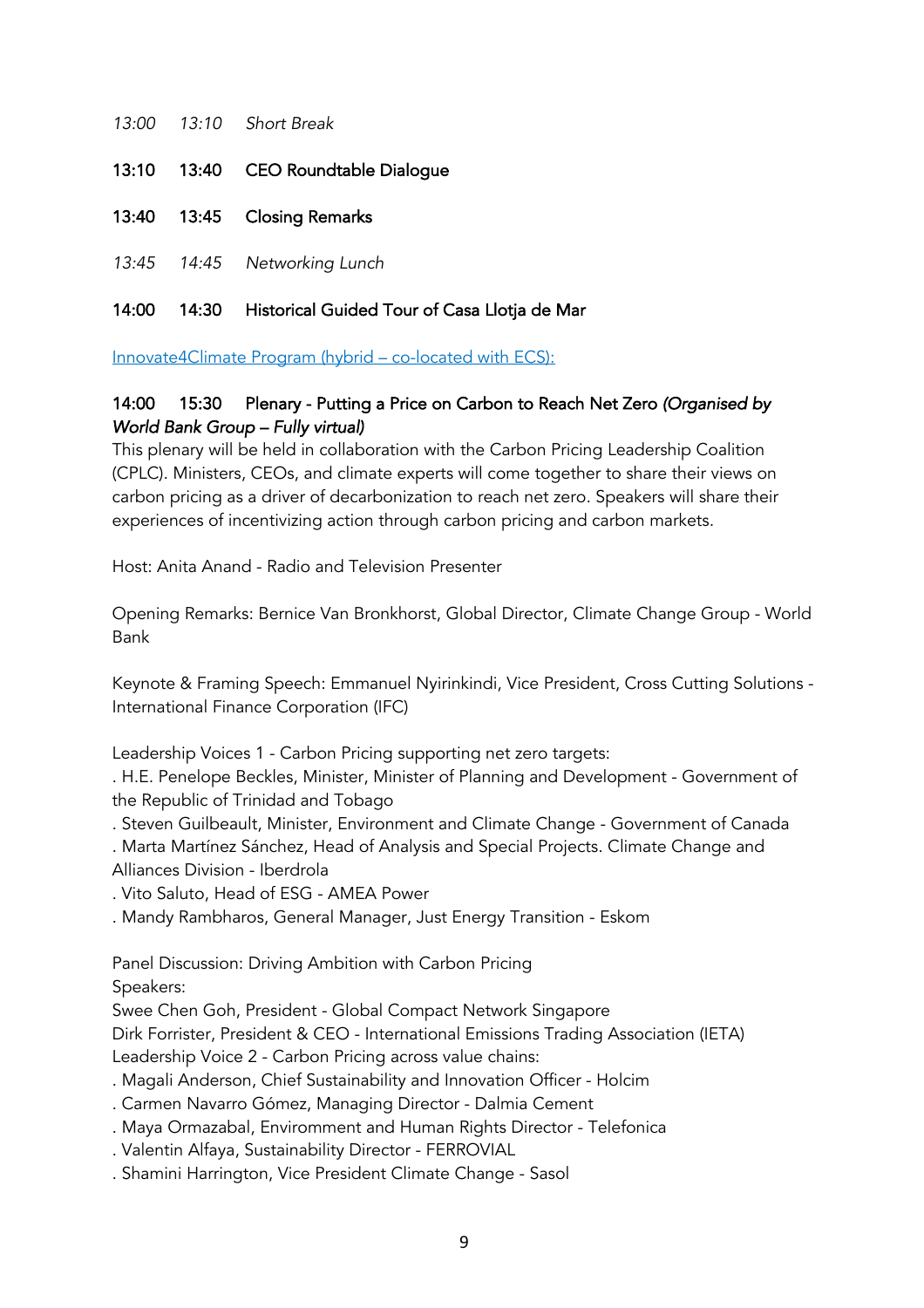Leadership Voice 3 - Mobilizing private finance:

- . Michael Korchinski, Founder and President Wildlife Works
- . Elizabeth Curmi, Thematic Analyst Citi

Leadership Voice 4 - Carbon Pricing to scale up carbon markets: . Fenella Aouane, Deputy Director and Head of Carbon Pricing Global Practice - Global Green Growth Institute

. Mikkel Larsen, CEO - Climate Impact X

Panel Discussion: How can we incentivize climate action through carbon pricing and markets?

Moderator: Mari Elka Pangestu, Managing Director, Development Policy & Partnerships - World Bank

#### Speakers:

. Nicole Wilke, Head of Division International Financing of the Transformation, International Market Mechanisms - Federal Ministry for Economic Affairs and Climate Action, Germany . Rachel Kyte, Co Chair - Voluntary Carbon Markets Integrity Initiative

Wrap up: Catherine McKenna, Co-Chair - High Level Expert Group on the Net Zero Emissions Commitments of Non State Entities

### 15:40 16:30 Workshop - Unpacking and Implementing Article 6 *(Organised by UNFCCC - Hybrid)*

COP 26 Glasgow saw the adoption of the decisions on Article 6 of the Paris Agreement, allowing for the full implementation of the Paris Agreement and unlocking the potential of cooperative implementation to achieve ambitious NDCs. The UNFCCC secretariat will provide an update on the current status of the implementation of Article 6 decision from COP 26 Glasgow. The workshop will include perspectives from a range of Article 6 Party negotiators and participants on the key priority actions needed to successfully implement Article 6.

Moderator: Perumal Arumugam, Team Lead, Article 6 & Mitigation Division - UNFCCC

Speakers:

. Kazuhisa Koakutsu, Director of International Negotiations, Market Mechanisms Office, Climate Change Policy Division - Ministry of the Environment, Japan

. Martin Hession, International Carbon Markets Policy and Negotiations, DG Climate Action - European Union

. El Hadji Mbaye Diagne, Technical Partner, West African Alliance (WAA) & Director of Afrique - Energie - Environnement

. Sergio Arispe Barrientos, Senior Consultant, Climate Change and Environment Legislation - Bolivia

*16:15 16:45 Coffee Break*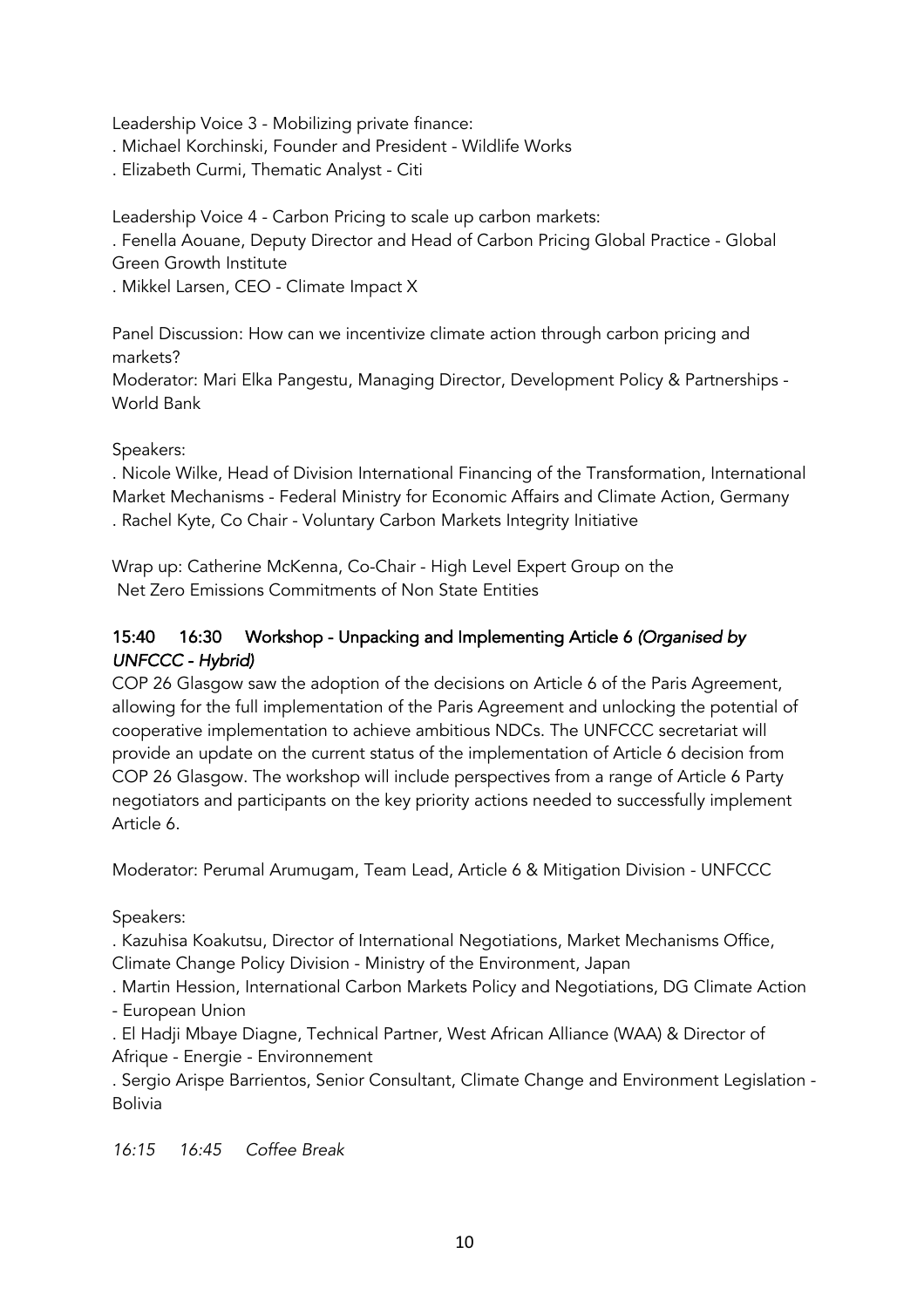# 16:40 17:30 Workshop - Is Blockchain/DeFi the Future for Carbon Credits? *(Organised by AirCarbon Exchange - Hybrid)*

Carbon credits will likely become the world's largest asset class within the next three decades. Their intangible nature has allowed for innovation in this rapidly expanding market, chief among them, carbon tokenisation thereby bringing carbon credits 'on-chain'. This panel will explore these impacts and the solutions offered by blockchain within the carbon space, with specific reference to its increased security, as well as the potential to decrease the barriers to entry and market friction for private capital. The panel will endeavour to answer if decentralised finance is able to streamline carbon trading and ultimately aid in broader climate action.

Moderator: Andrew Cullen, Vice President Institutional Sales - AirCarbon Exchange

Speakers:

. Gemma Torras Vives, IT Officer, Carbon Markets and Innovation, Climate Change Group - World Bank Group

. Louis Redshaw, CEO & Founder - Redshaw Advisors

. To be announced, Co-Chair, Digital Climate Market Task Group - International Emissions Trading Association (IETA)

. Dominic Morris, CTO - AirCarbon Exchange (ACX)

#### 17:40 18:30 Workshop - Launch of the Business Partnership for Market Implementation (B-PMI) – Mobilising the Private Sector for Effective Carbon Pricing Implementation *(Organised by IETA - Hybrid)*

As an increasing number of countries around the world plan to implement carbon pricing policies to deliver on the Paris Agreement goals, the need for capacity building within the private sector has emerged. Against this backdrop, IETA launched the Business Partnership for Market Implementation (B-PMI) in 2022 with the aim of complementing the work of the World Bank's PMI, but with a focus on business-to-business engagement. The B-PMI will provide capacity building and training to businesses. This workshop will showcase B-PMI's work programme for 2022-2023, discuss how governments and the private sector can effectively work together and what capacity building the private sector in PMI countries needs.

Moderator: Alexis Leroy, Co-Founder & CEO - ALLCOT

Introductory Remarks: Dirk Forrister, President & CEO - International Emissions Trading Association (IETA)

Speakers:

. Venkata Ramana Putti, Program Manager, Climate and Carbon Finance - World Bank

. Chris Shipley, Head of Global Carbon Markets - International Energy and Climate Finance - UK Department for Business, Energy and Industrial Strategy

. Jenny Liesebeth Mager Santos, Head of Climate Change Division - Ministry of Environment, Chile